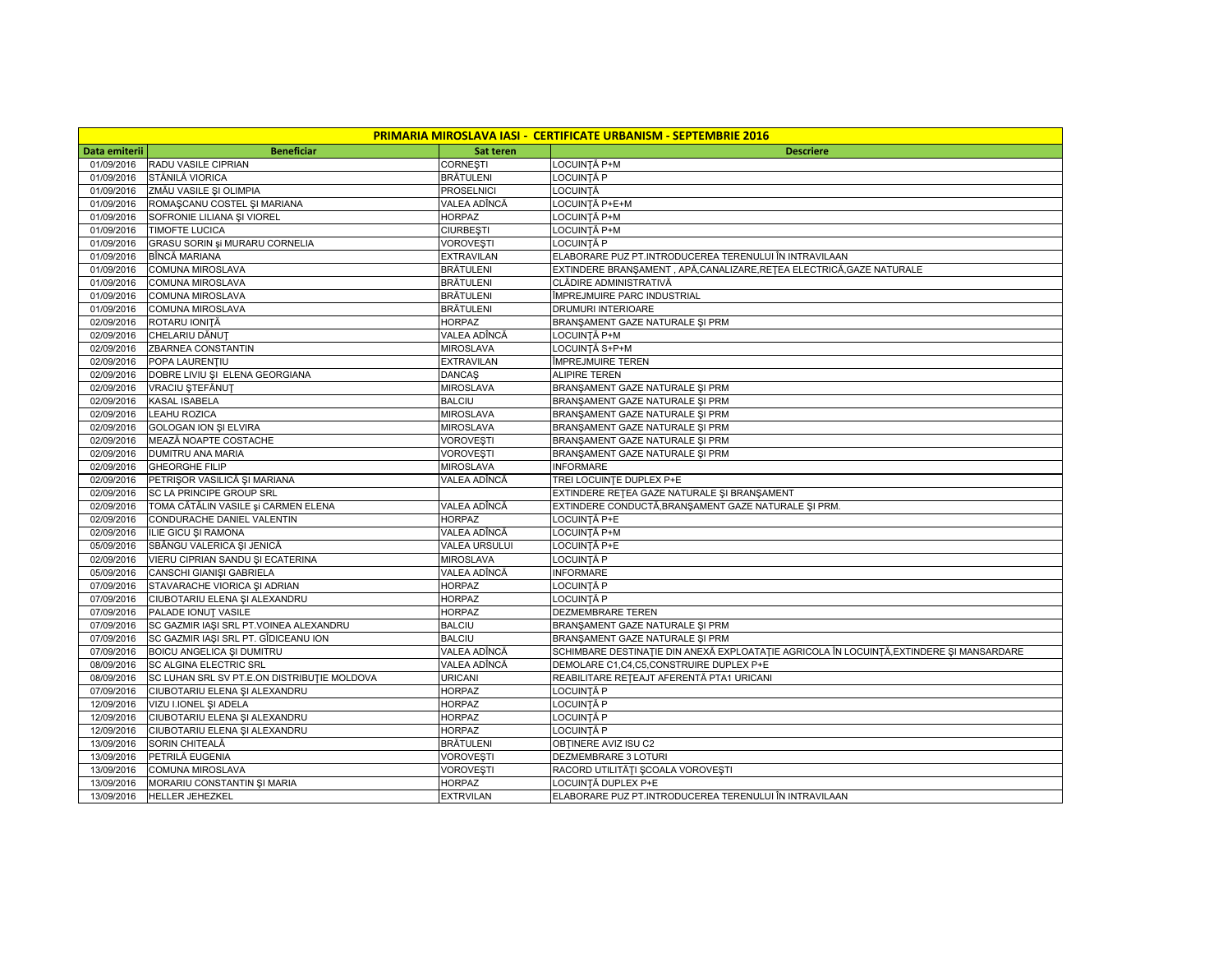| 13/09/2016 | FRONEA CĂTĂLIN                            | <b>HORPAZ</b>        | DEZMEMBRARE TEREN 3 LOTURI                  |
|------------|-------------------------------------------|----------------------|---------------------------------------------|
| 14/09/2016 | MĂNĂSII VASILE ȘI ANA                     | VALEA ADÎNCĂ         | ANEXĂ GOSPODĂREASCĂ ȘI GARAJ                |
| 14/09/2016 | VICOL VASILE ȘI MIHAELA                   | <b>CIURBESTI</b>     | ANEXĂ GOSPODĂREASCĂ                         |
| 14/09/2016 | NIȚĂ BOGDAN VASILE                        | VALEA ADÎNCĂ         | MANSARDARE DOUĂ LOCUINȚE COLECTIVE S+P+3E+M |
| 15/09/2016 | COMUNA MIROSLAVA                          | <b>URICANI</b>       | MODERNIZARE ,REABILITARE ȘCOALĂ URICANI     |
| 15/09/2016 | CONȚU DĂNUT CĂTĂLIN ȘI IULIANA            | <b>CIURBESTI</b>     | LOCUINTĂ P                                  |
| 19/09/2016 | NĂSTASE MIHAI GABRIEL                     | <b>VALEA URSULUI</b> | <b>DEZMEMBRARE TEREN</b>                    |
| 19/09/2016 | WADI RAKAN ŞI DIANA                       | <b>HORPAZ</b>        | <b>EXTINDERE RETELE</b>                     |
| 19/09/2016 | SC ALGINA ELECTRIC SRL                    | VALEA ADÎNCĂ         | DEZMEMBRARE TEREN                           |
| 19/09/2016 | WADI RAKAN ŞI DIANA                       | <b>HORPAZ</b>        | 6 LOCUINTE P+M                              |
| 19/09/2016 | IONESCU GICU SORIN ȘI FLORIȚA             | VALEA ADÎNCĂ         | EXTINDERE CONDUCTĂ GAZE NATURALE            |
| 19/09/2016 | GĂLĂTANU MIHAELA                          | <b>VALEA URSULUI</b> | EXTINDERE RETEA GAZE NATURALE               |
| 19/09/2016 | <b>BRAHARU DUMITRU</b>                    | <b>VALEA URSULUI</b> | EXTINDERE RETEA GAZE NATURALE               |
| 19/09/2016 | CHICULIȚĂ ADRIAN                          | <b>MIROSLAVA</b>     | EXTINDERE RETEA GAZE NATURALE               |
| 19/09/2016 | SC RAYMOND STYLL SRL                      | <b>BALCIU</b>        | EXTINDERE RETEA GAZE NATURALE               |
| 19/09/2016 | <b>LOGHIN MIHAI</b>                       | <b>MIROSLAVA</b>     | EXTINDERE RETEA GAZE NATURALE               |
| 19/09/2016 | ADUMITROAEI CONSTANTIN ȘI CLAUDIA         | <b>VALEA URSULUI</b> | EXTINDERE RETEA GAZE NATURALE               |
| 20/09/2016 | AILOAIEI ANA MARIA ȘI CĂTĂLIN VASILE      | <b>MIROSLAVA</b>     | EXTINDERE RETEA GAZE NATURALE ȘI BRANȘAMENT |
| 20/09/2016 | CHELARU VASILE ROMEO ȘI FLORENTINA        | <b>HORPAZ</b>        | LOCUINȚĂ P                                  |
| 20/09/2016 | STOLNICEANU IOSIF ȘI BONTU LIA MARIANA    | <b>HORPAZ</b>        | LOCUINTĂ P                                  |
| 20/09/2016 | STOLNICEANU IOSIF ȘI BONTU LIA MARIANA    | <b>HORPAZ</b>        | LOCUINȚĂ P                                  |
| 20/09/2016 | <b>CAMBOSE EMILIA</b>                     | VALEA ADÎNCĂ         | <b>INFORMARE</b>                            |
| 20/09/2016 | ARVINTE ION IONUT                         | <b>HORPAZ</b>        | LOCUINTĂ P                                  |
| 20/09/2016 | STOLNICEANU IOSIF ȘI BONTU LIA MARIANA    | <b>HORPAZ</b>        | LOCUINȚĂ P                                  |
| 20/09/2016 | GRIGORAȘ MARIAN ȘI IONELA                 | <b>MIROSLAVA</b>     | DOUĂ LOCUITE P+M                            |
| 20/09/2016 | <b>SC PETRO GRUP SRL</b>                  | VALEA ADÎNCĂ         | LOCUINTE DUPLEX P+E                         |
| 21/09/2016 | <b>COMUNA MIROSLAVA</b>                   | <b>URICANI</b>       | CONSTRUIRE SALĂ SPORT                       |
| 21/09/2016 | STOLNICEANU IOSIF ȘI BONTU LIA MARIANA    | <b>HORPAZ</b>        | LOCUINȚĂ P                                  |
| 21/09/2016 | STOLNICEANU IOSIF ȘI BONTU LIA MARIANA    | <b>HORPAZ</b>        | LOCUINTĂ P                                  |
| 21/09/2016 | STOLNICEANU IOSIF ȘI BONTU LIA MARIANA    | <b>HORPAZ</b>        | LOCUINȚĂ P                                  |
| 21/09/2016 | LOGHIN NICOLAE                            | VALEA ADÎNCĂ         | <b>INFORMARE</b>                            |
| 21/09/2016 | <b>IFTIMI GHEORGHE</b>                    | <b>BRĂTULENI</b>     | LOCUINȚĂ P+M                                |
| 21/09/2016 | <b>BENDESCU MARIUS</b>                    | <b>HORPAZ</b>        | LOCUINȚĂ P+M                                |
| 21/09/2016 | GĂNESCU DUMITRU                           | VALEA ADÎNCĂ         | DEMOLARE C2, CONSTRUIRE LOCUINȚĂ P+M        |
| 21/09/2016 | MARCU SERGIU PETRU                        | VOROVEȘTI            | <b>ALIPIRE TEREN</b>                        |
| 22/09/2016 | PINTEA RUSLAN ȘI IRINA                    | VALEA ADÎNCĂ         | LOCUINȚĂ P+E                                |
| 22/09/2016 | BUICEAG ANDREI LEONARD ȘI MONICA LOREDANA | <b>HORPAZ</b>        | DEZMEMBRARE TEREN                           |
| 22/09/2016 | NICULAI BOGDAN ALIN                       | CORNESTI             | LOCUINTĂ P+E                                |
| 22/09/2016 | ILIE VASILE ȘI PETRONELA                  | <b>MIROSLAVA</b>     | EXTINDERE, MANSARDARE CONSTRUCTIE EXISTENTĂ |
| 22/09/2016 | LEONTE FLORIN ȘI ROXANA MARIA             | <b>HORPAZ</b>        | LOCUINȚĂ P+M                                |
| 22/09/2016 | <b>SC TOMY FORCE SRL</b>                  | VALEA ADÎNCĂ         | DEZMEMBRARE TEREN                           |
| 22/09/2016 | BORZA CRISTINEL ȘI MIOARA                 | <b>VALEA URSULUI</b> | SPATIU COMERCIAL P+E                        |
| 26/09/2016 | BORZA CRISTINEL SI MIOARA                 | <b>VALEA URSULUI</b> | LOCUINȚĂ P+E                                |
| 26/09/2016 | BORZA CRISTINEL ȘI MIOARA                 | <b>VALEA URSULUI</b> | LOCUINTĂ P+E                                |
| 26/09/2016 | BORZA CRISTINEL SI MIOARA                 | <b>VALEA URSULUI</b> | LOCUINȚĂ P+M                                |
| 26/09/2016 | ZBUGHIN GIANINA MARILENA                  | <b>VALEA URSULUI</b> | LOCUINȚĂ P+M                                |
| 26/09/2016 | BORZA CRISTINEL ȘI MIOARA                 | <b>VALEA URSULUI</b> | LOCUINȚĂ P+M                                |
| 26/09/2016 | <b>BURLACU VALERIA</b>                    | <b>MIROSLAVA</b>     | DEZMEMBRARE TEREN                           |
| 26/09/2016 | <b>SC SABO TRANS SRL</b>                  | GĂURENI              | SERVICE AUTO                                |
| 26/09/2016 | <b>IANTU MIHAELA</b>                      | <b>VALEA URSULUI</b> | LOCUINTĂ P+M                                |
| 27/09/2016 | <b>HRISCU GHEORGHE</b>                    | <b>VALEA URSULUI</b> | DEZMEMBRARE TEREN                           |
| 27/09/2016 | POPESCU ANINA                             | <b>MIROSLAVA</b>     | LOCUINȚĂ P                                  |